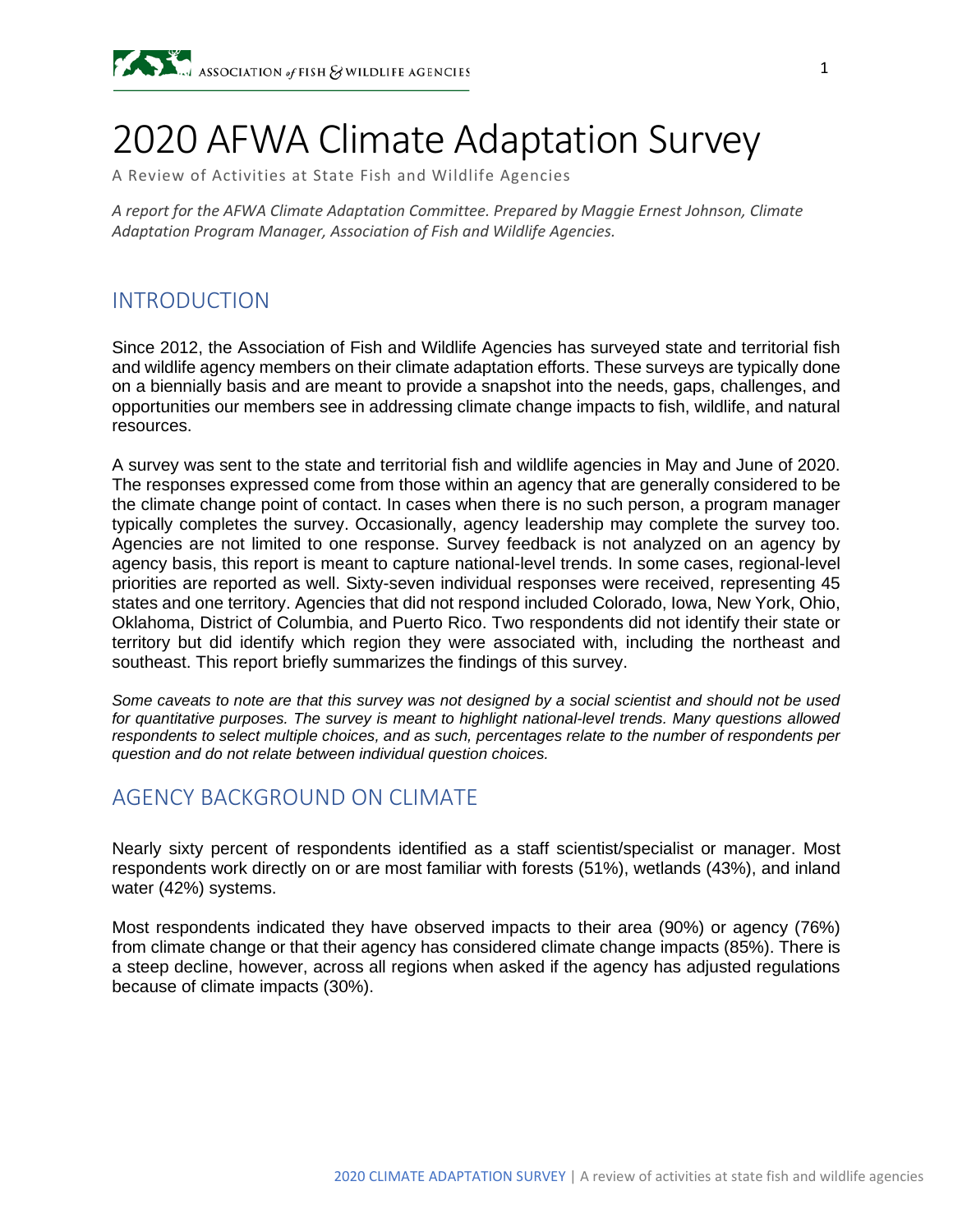

*Figure 1. Percent of perceived climate-related changes in environmental conditions and/or natural resources as reported by each region: Midwest Association of Fish and Wildlife Agencies (MAFWA), Northeast Association of Fish and Wildlife Agencies (NEAFWA), Southeast Association of Fish and Wildlife Agencies (SEAFWA), and Western Association of Fish and Wildlife Agencies (WAFWA).*

Respondents ranked (most concern  $= 1$ ) their agency's top concern regarding climate-related changes in environmental conditions. Nationally, the top concern was changing amount or timing of precipitation. Regionally, these concerns varied with the Midwest most concerned with too much water, the Northeast concerned with increasing temperatures, the Southeast concerned with sea level rise, and the West split between too little water and changing amount or timing of precipitation.

|                 |                                          |                                            |                      |      | Top concerns for climate-related changes in environmental conditions |                                   |                                                     |                    |                                                   |
|-----------------|------------------------------------------|--------------------------------------------|----------------------|------|----------------------------------------------------------------------|-----------------------------------|-----------------------------------------------------|--------------------|---------------------------------------------------|
|                 | Too little<br>water<br>(e.g.<br>Drought) | Too<br>much<br>water<br>(e.g.<br>Flooding) | Sea<br>level<br>rise | Fire | Increasing<br>temperatures                                           | Loss of<br>sea ice or<br>snowpack | Changing<br>amount or<br>timing of<br>precipitation | Extreme<br>weather | Ocean<br>acidification<br>and/or<br>deoxygenation |
| <b>MAFWA</b>    | 3.7                                      | 2.1                                        | 8.0                  | 5.2  | 4.5                                                                  | 6.0                               | 2.9                                                 | 3.4                | 7.5                                               |
| <b>NEAFWA</b>   | 5.2                                      | 3.9                                        | 3.0                  | 7.3  | 2.8                                                                  | 6.6                               | 3.5                                                 | 4.5                | 7.0                                               |
| <b>SEAFWA</b>   | 3.5                                      | 2.7                                        | 2.6                  | 5.7  | 4.5                                                                  | 7.3                               | 3.8                                                 | 4.1                | 6.6                                               |
| <b>WAFWA</b>    | 3.0                                      | 5.7                                        | 6.9                  | 3.9  | 3.5                                                                  | 4.8                               | 3.0                                                 | 5.4                | 4.8                                               |
| <b>National</b> | 3.8                                      | 4.2                                        | 4.6                  | 5.2  | 3.6                                                                  | 5.8                               | 3.3                                                 | 4.6                | 5.9                                               |

*Figure 2. Rank scores for concern over climate-related changes in environmental conditions by region. Most concerned = 1, least concerned = 9.*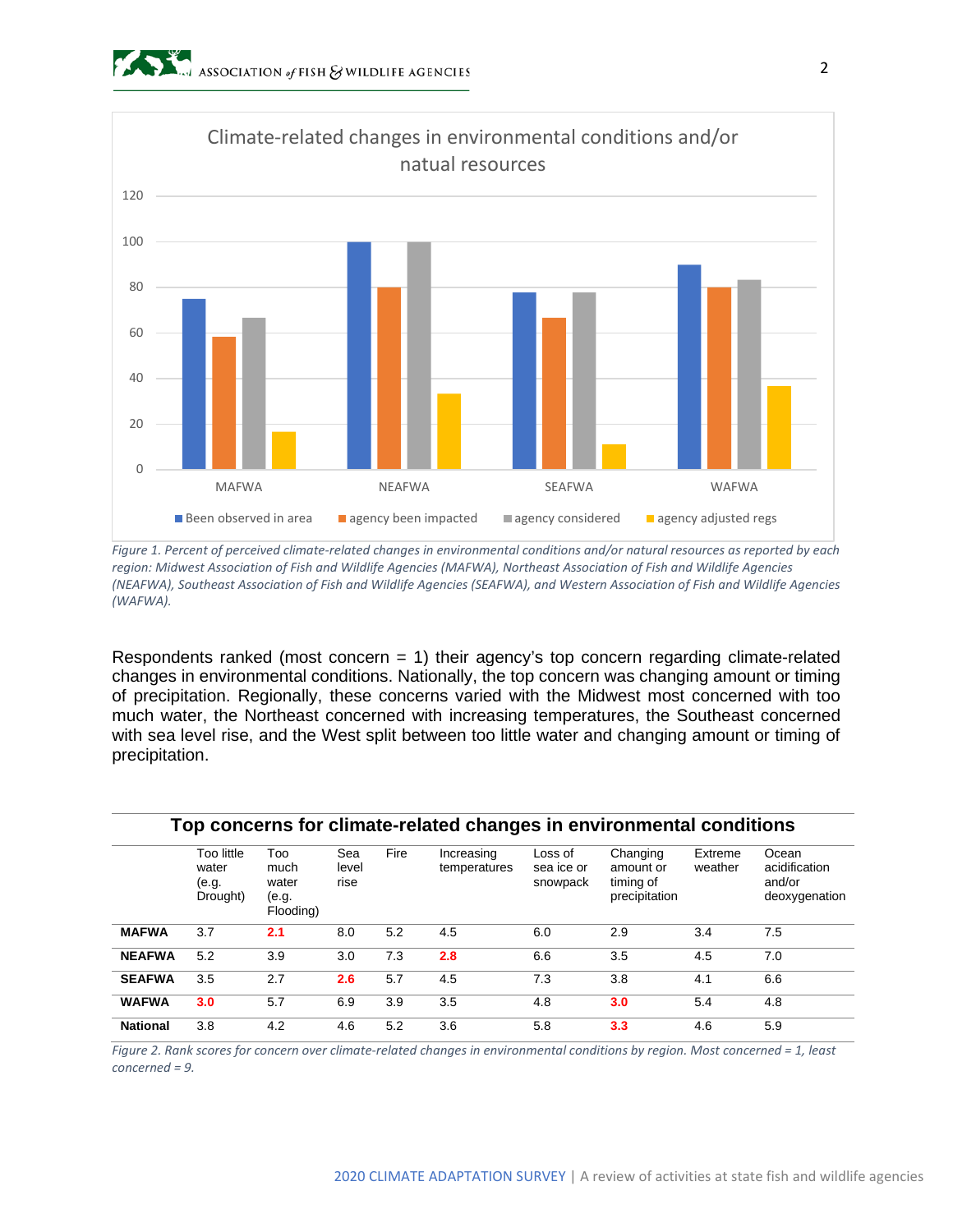Regarding respondent's perspective on their agency's top concern for climate-related impacts on natural resources, changing species distributions and invasive species were tied as the highest concern. As expected, these also varied regionally with the Midwest concerned with invasive species, the Northeast concerned with changing species distributions, the Southeast split between changing biodiversity and changing species distributions, and the West concerned with changing population sizes.

|                 | Top concerns for climate-related impacts on natural resources |                          |                       |                                      |                                 |                     |                                                            |  |  |  |  |
|-----------------|---------------------------------------------------------------|--------------------------|-----------------------|--------------------------------------|---------------------------------|---------------------|------------------------------------------------------------|--|--|--|--|
|                 | Changing<br>productivity                                      | Changing<br>biodiversity | Changing<br>phenology | Changing<br>species<br>distributions | Changing<br>population<br>sizes | Invasive<br>species | Changing<br>commercial or<br>recreational<br>opportunities |  |  |  |  |
| <b>MAFWA</b>    | 3.6                                                           | 3.3                      | 4.9                   | 3.3                                  | 3.6                             | 2.0                 | 5.5                                                        |  |  |  |  |
| <b>NEAFWA</b>   | 5.5                                                           | 3.3                      | 4.4                   | 2.8                                  | 4.1                             | 3.5                 | 4.4                                                        |  |  |  |  |
| <b>SEAFWA</b>   | 4.6                                                           | 3.2                      | 4.6                   | 3.2                                  | 3.8                             | 3.4                 | 4.6                                                        |  |  |  |  |
| <b>WAFWA</b>    | 3.8                                                           | 3.9                      | 4.4                   | 3.1                                  | 2.9                             | 3.2                 | 5.7                                                        |  |  |  |  |
| <b>National</b> | 4.4                                                           | 3.6                      | 4.6                   | 3.1                                  | 3.4                             | 3.1                 | 5.1                                                        |  |  |  |  |

*Figure 3. Rank scores for concerns over climate-related impacts on natural resources by region. Most concerned = 1, least concerned = 7.*

While roughly half of respondents indicated that staff are encouraged to take external climaterelated training (52%), only 12 percent reported having internal climate-related training available. No respondents reported that staff are required to take climate-related training. Nearly half of respondents reported that no climate-related training is available to staff (48%).

Most staff time is allocated to learning, educating others, and/or capacity building (51%); assessing climate impacts and conducting vulnerability assessments (46%); or adaptation planning or developing management responses to climate impacts (60%). Less time is focused on on-the-ground implementation (26%) and monitoring the effects or effectiveness of climate adaptation actions (20%). Nearly thirty percent reported that no staff time has been allocated for incorporating climate information and adaptation planning into the agency's programs.

As indicated in previous surveys, lack of funding (75%) and/or lack of staff time and capacity (88%) were identified as the top barriers which have inhibited development or implementation of agency efforts to adapt to climate-related changes. Many of the comments provided identified additional barriers of political constraints or lack of agency leadership.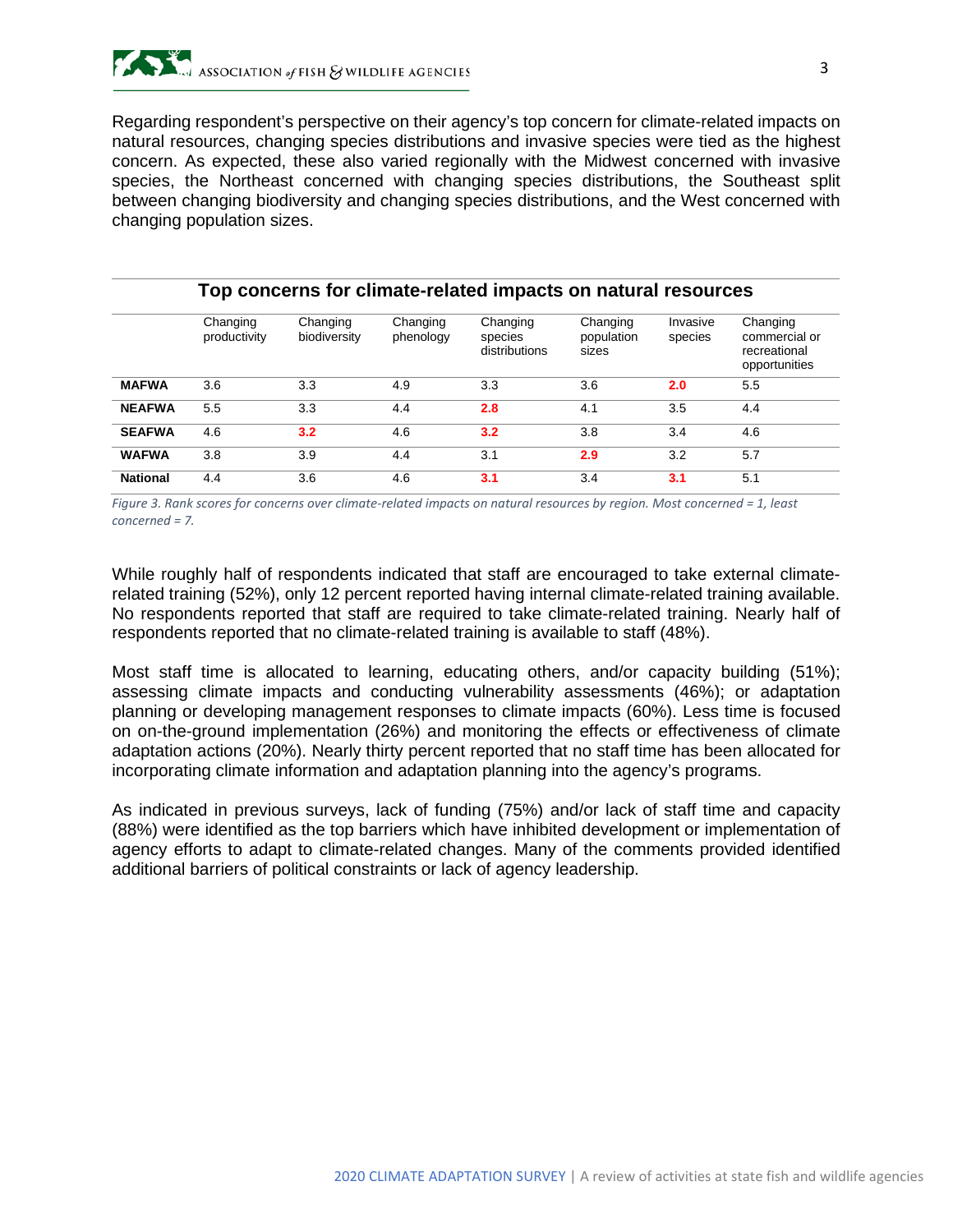

*Figure 4. Barriers that respondents cited as having inhibited development of implementation of agency efforts to adapt to climate-related changes. The 'other' category included open-ended responses, many of which pointed to political constraints or lack of agency leadership.*

Most respondents reported that their state does not have a comprehensive climate change plan (57%). For those that reported that they do, roughly three quarters felt that their agency was involved or provided input so that fish, wildlife, and natural resources were represented in the plan. Of note, several respondents that indicated their state did not have a comprehensive climate change plan did point out that their State Wildlife Action Plan or other similar plans include climate change considerations.

Nearly 78 percent of respondents identified that they work most closely with the water resources sector. Agriculture (37%), Energy (32%), and Transportation and Infrastructure (30%) were also identified as most likely cross-sector collaborators with their agency. The Housing and Urbanization sector came in last with less than eight percent of respondents identifying that they work closely with this sector.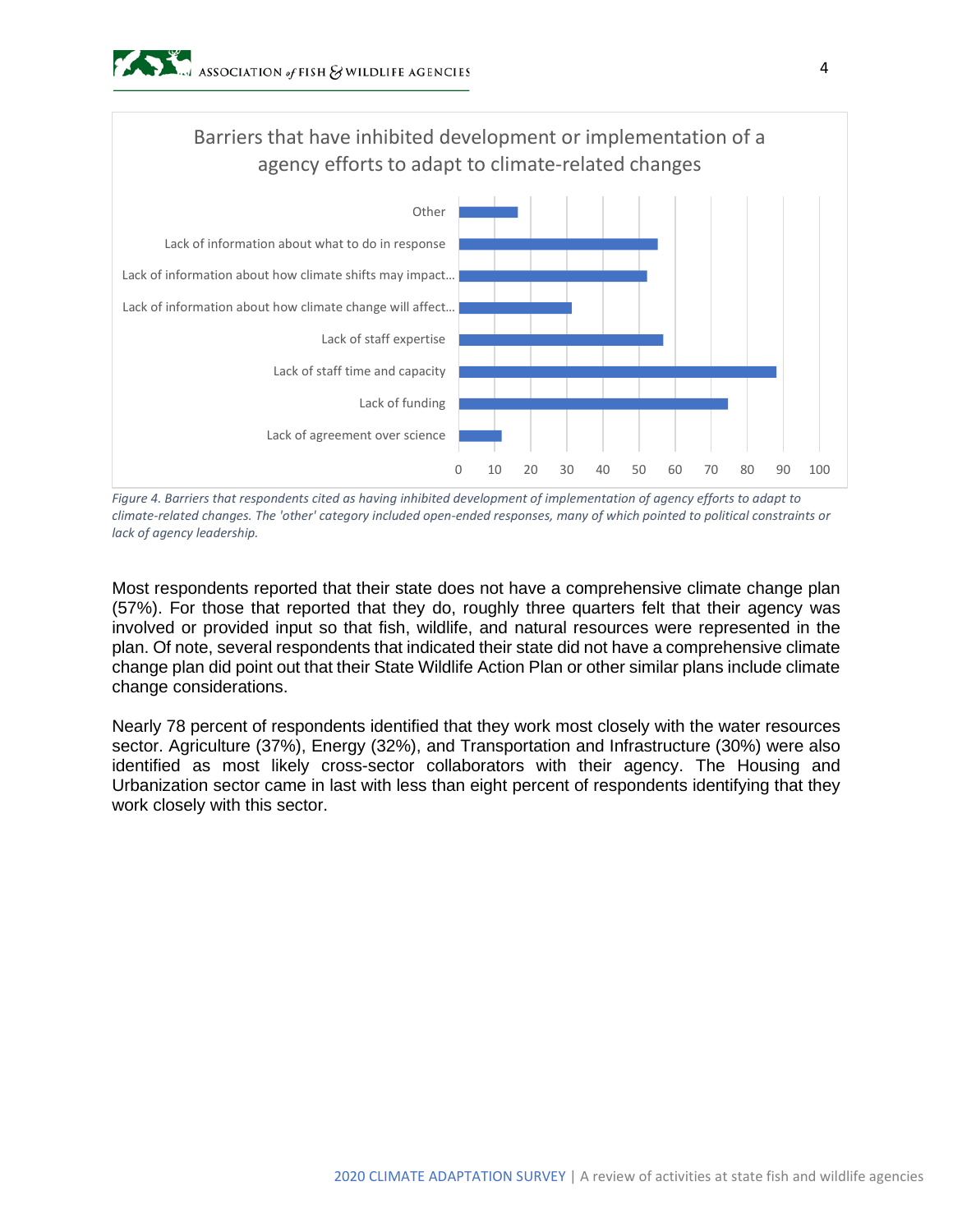

*Figure 5. Cross-sector engagement with agencies on issues related to climate change and climate adaptation.*

Regarding climate-related activities that agencies have implemented or are planning to implement, management plans such as SWAPs (82%), species- or habitat-specific vulnerability assessments (55% and 53%, respectively), and on-the-ground adaptation (49%) were the top reported. On-the-ground adaptation refers to conservation projects that are intentionally responding to climate-related changes or impacts. The Northeast and West reported implementing or planning to implement climate-related activities the most.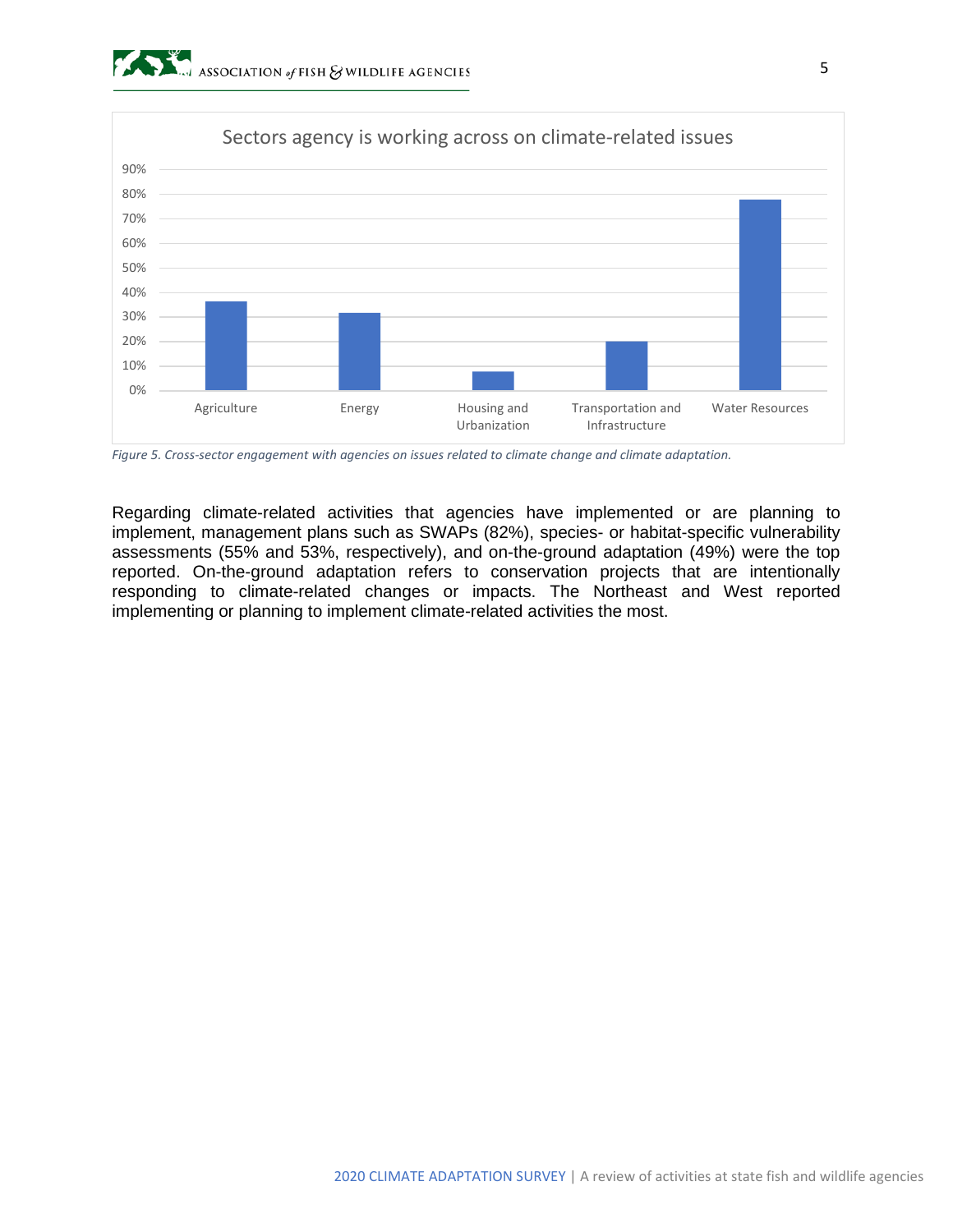

*Figure 6. Climate-related activities an agency has implemented or is planning to implement. National and regional level activities identified.*

Nearly three quarters of respondents reported that they are not actively tracking conservation actions that are taken intentionally to respond to climate-related change or anticipated changes in natural resources. Over half (56%) of respondents reported that their agency is actively tracking conservation actions that were not intentionally responding to climate-related changes but have known impacts from climate change. In this case, common themes in tracking related to prescribed burning, habitat restoration, infrastructure, fisheries management, and water management.

While SWAPs use a 10-year planning horizon, most climate-related impacts and responses go well beyond 10 years. When asked to what extent the agency is looking at outcomes beyond this 10-year scope, roughly half of respondents indicated that they are looking beyond this timeframe. Most reported using a mid-century timeframe in the 2040-2050 range.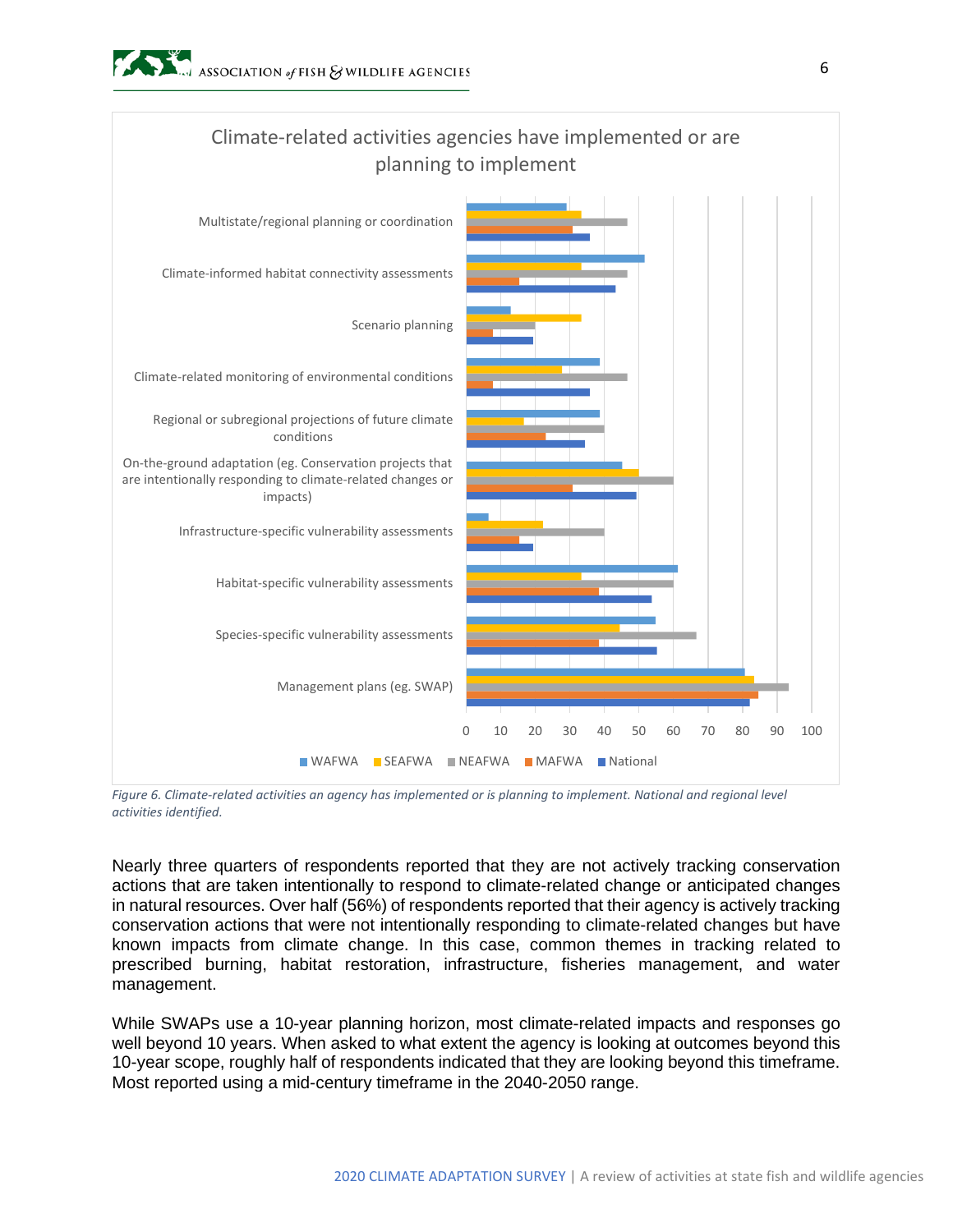

Since 2012, the National Fish, Wildlife, and Plants Climate Adaptation Strategy (Strategy) has guided natural resource managers on climate-related actions for fish and wildlife management. Regarding the implementation of Strategy goals, Goal 1 (conserve and connect habitat) and Goal 2 (manage species and habitat) were cited as the goals the agency is most actively implementing (87% and 95%, respectively). This tracks closely to previously reported surveys. Of note, at least half of all respondents indicated all the goals were being actively implemented except for Goal 3 (enhance management capacity; 35%).



*Figure 7. Goal implementation of the National Fish, Wildlife, and Plants Climate Adaptation Strategy as reported over previous years. This question was not asked in 2016.*

In an open-ended question, respondents were asked what ways they would like to see their agency incorporate climate-related changes into its operations or policies. Fifty-nine respondents provided feedback. While there was a wide range of recommendations, two common themes were noted. The first is the need to enhance staff capacity through training and/or the hiring of climate adaptation specialists. The second is the desire to see climate change better integrated into the decision-making process. For example, creating a policy that mandates that climate change is considered in all management decisions was identified as a possible way of doing this.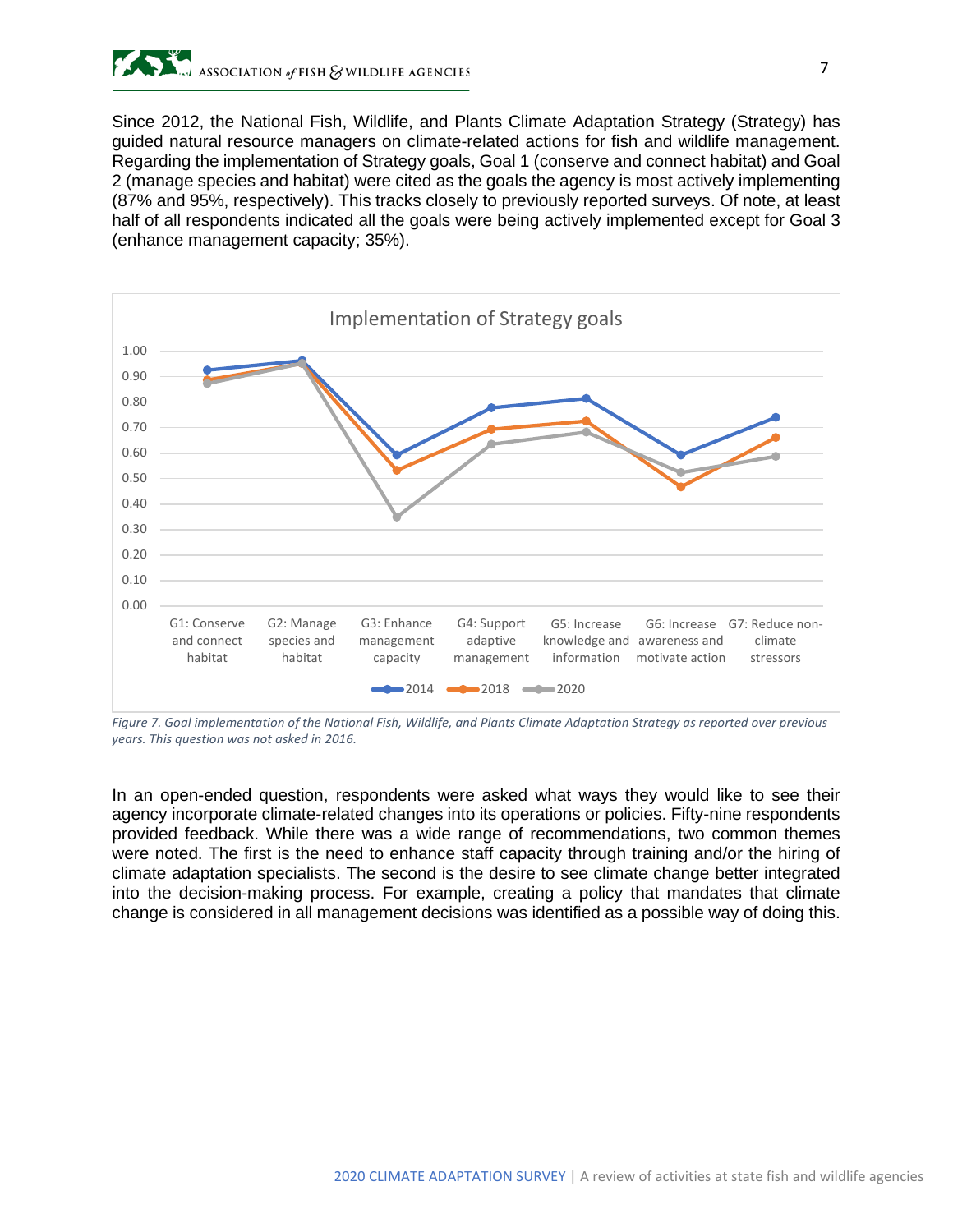# CLIMATE INFORMATION AND NEEDS

By far, respondents indicated that they get their climate-related information from USGS (88%). Other top places included academic institutions (74%), peer-reviewed journals (68%), and NOAA (63%).



*Figure 8. Where agencies are getting climate-related information from as reported by respondents.*

Best management practices under expected future conditions was reported as the top product or information that would be most helpful to the respondent's agencies (67%). Additionally, examples of successful adaptation implementation (61%) and climate impacts on specific species or habitats (61%) were also identified as helpful products or information. Preferred mechanisms for accessing information included webinars (75%), workshops/in-person trainings (67%), and online resources, such as databases (49%).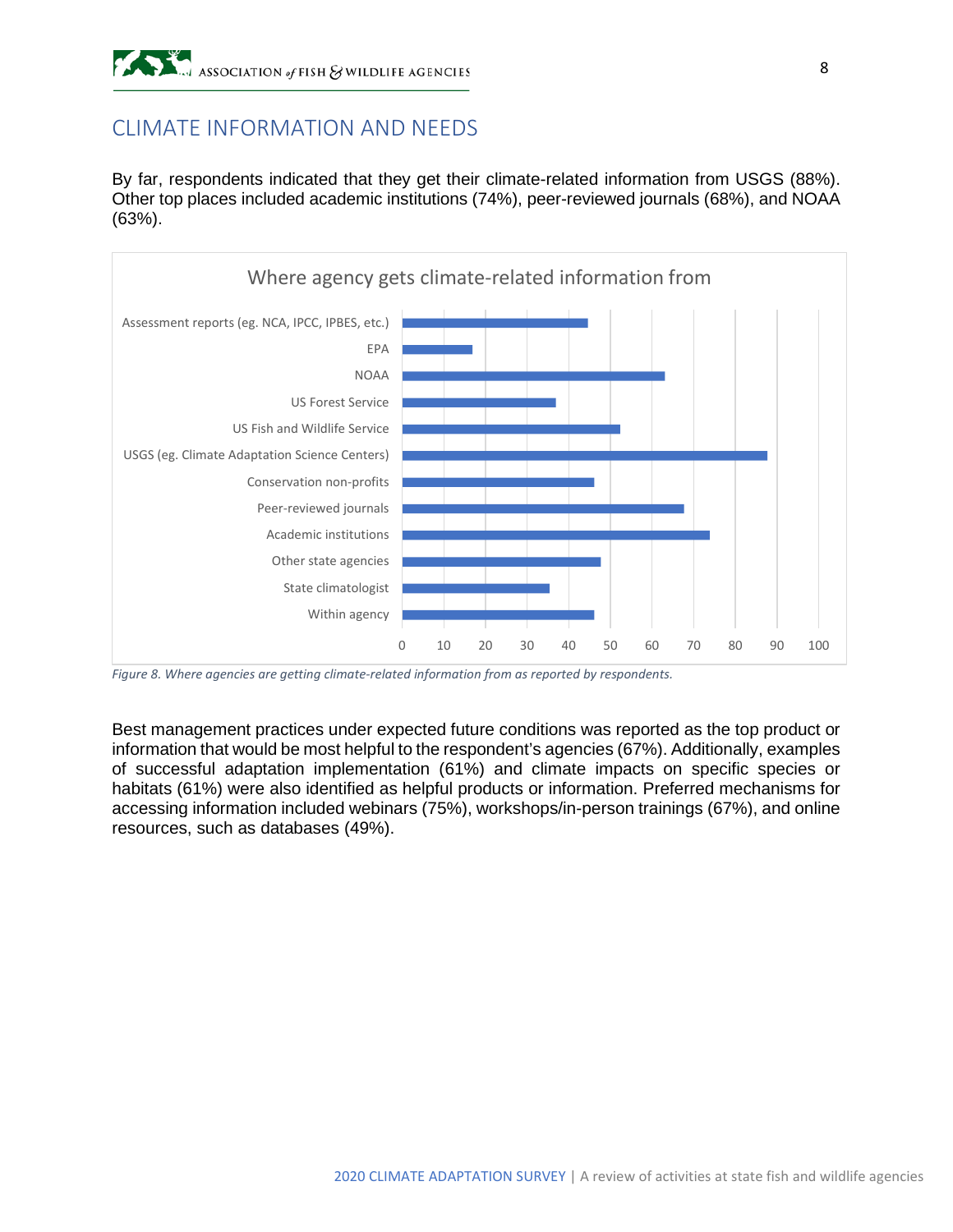

*Figure 9. Products or information respondents reported as being most helpful to their agency in addressing climate change impacts.*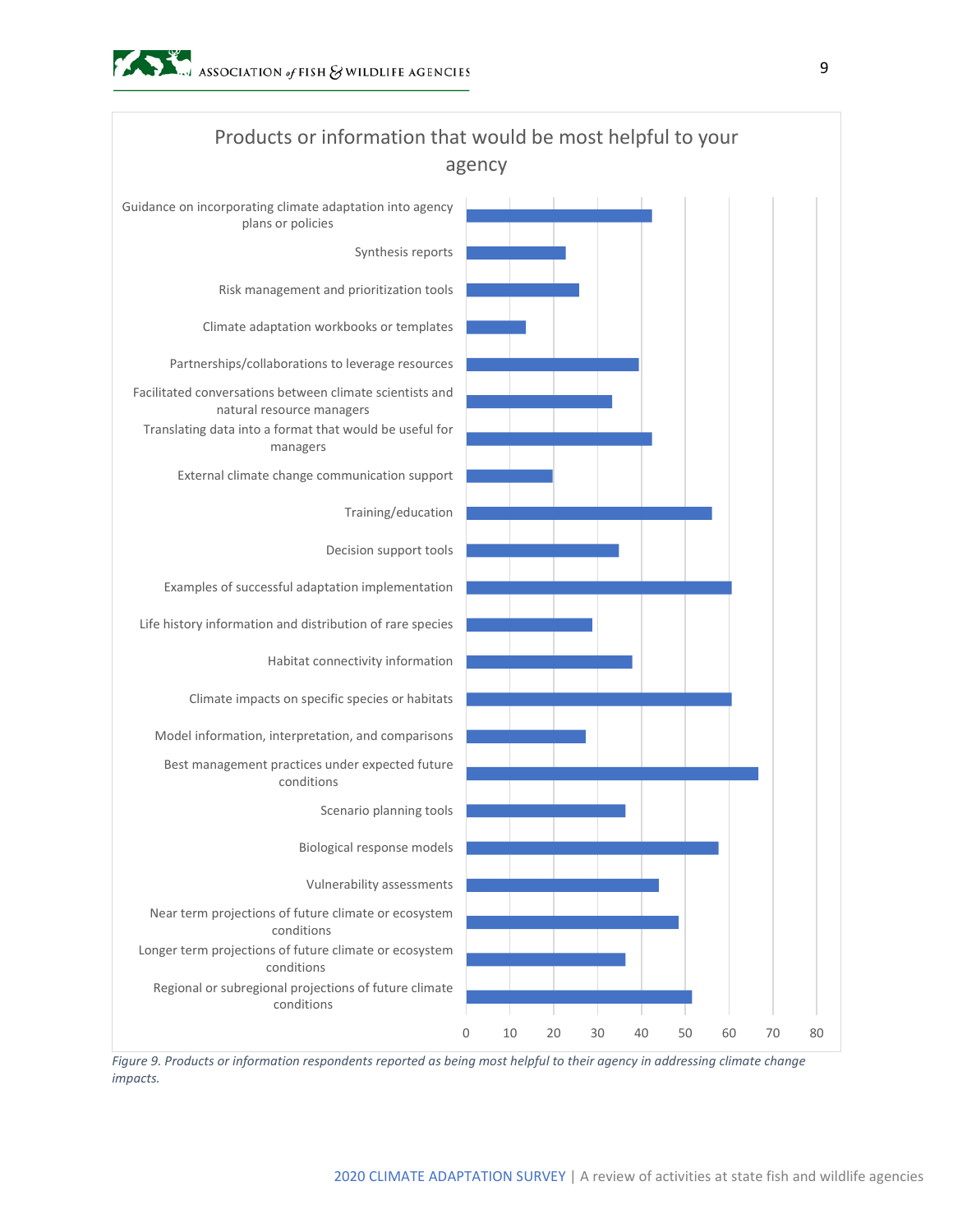Respondents reported that their agencies' high priority climate-related information needs include invasive species movement and range expansion (58%), species vulnerability (51%), and water quality/quantity (46%).



*Figure 10. High priority climate-related information needs as reported by respondents.*